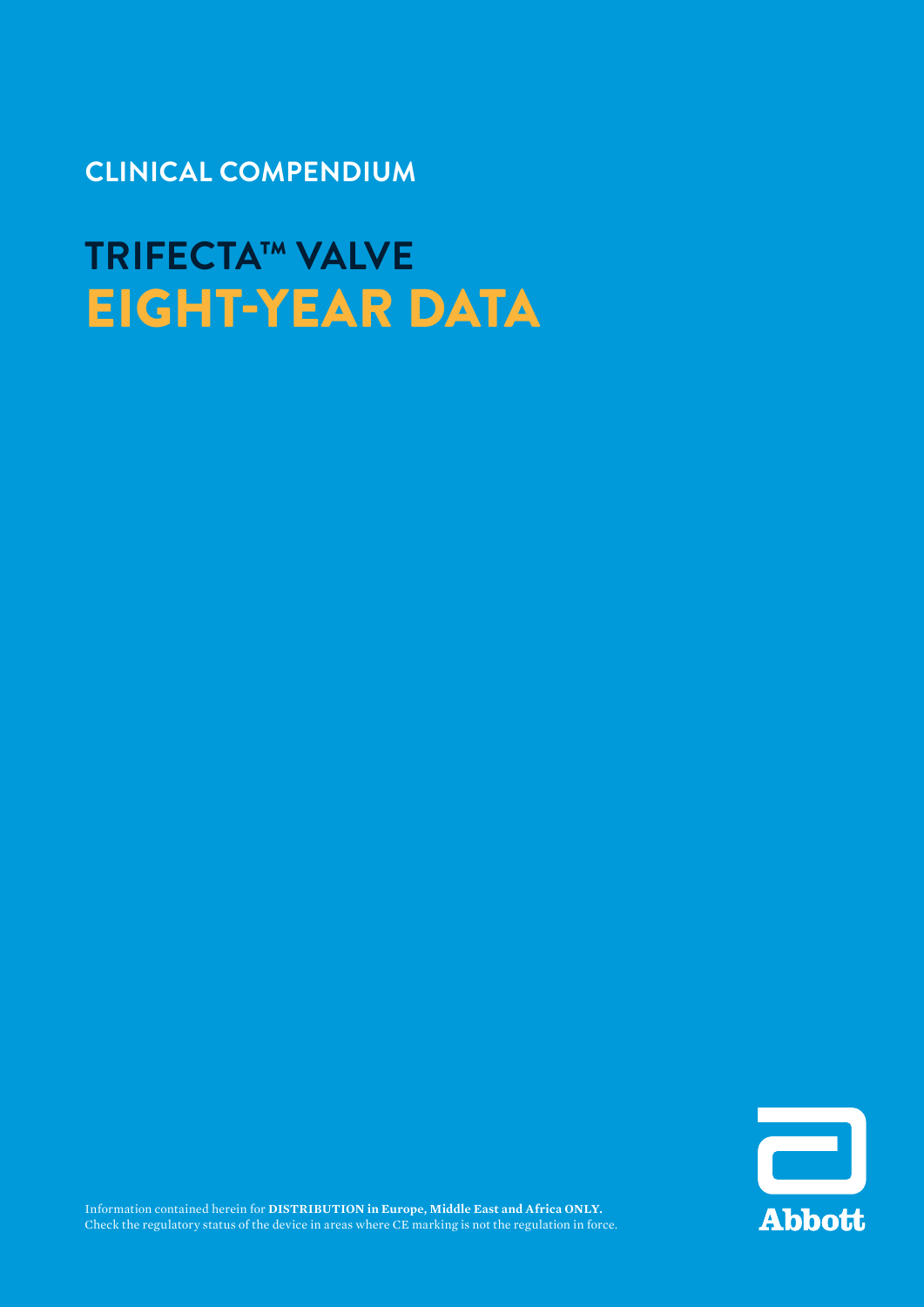## **TRIFECTA™ VALVE POST-MARKET PROSPECTIVE MULTICENTER STUDY**

The Trifecta™ valve is a tri-leaflet stented pericardial valve designed for supra-annular placement in the aortic position. The valve is fabricated using a polyester-covered titanium stent. The stent, excluding the sewing cuff, is then covered with porcine pericardial tissue. This covering is designed to provide protection from mechanical wear by allowing only tissue-to-tissue contact during valve function. A silicone insert in the polyester sewing cuff is slightly contoured to conform to the shape of the native annulus. The valve leaflets are fabricated from bovine pericardium. The porcine and bovine pericardium are preserved and cross-linked in glutaraldehyde. Glutaraldehyde, formaldehyde, and ethanol are used in the valve sterilization process. Additionally, the Trifecta valve is processed with Linx™ anticalcification treatment, an anticalcification treatment that in animal studies has demonstrated resistance to calcification in four ways.\*1-6

#### **STUDY OBJECTIVE**

The objective of the study is to further evaluate the long-term clinical safety and effectiveness of the Trifecta valve.

### **STUDY DESIGN**

The clinical study is a multicenter, prospective, nonrandomized, follow-up study conducted in the United States and Canada.

Subjects (n = 710) enrolled in this study received the Trifecta valve during the investigational (IDE) study (2007–2009) conducted to obtain PMA approval.7 Four hundred and forty-four (n = 444) of the subjects participated in an FDA mandated post-approval study (PAS), and the remaining subjects participated in a post-marketing long-term follow-up study (LTFU). Nine (9) investigational centers in the United States and two (2) investigational centers in Canada that enrolled subjects during the IDE are participating.

Subjects are followed on an annual basis with either an in-clinic visit or a telephone follow-up. Each in-clinic visit consists of a transthoracic echocardiogram (TTE) and assessments for NYHA classification, serious adverse events, and general clinical status. The seven-year follow-up consisted of an in-clinic visit, while the eight-year follow-up was a telephonic follow-up.

| <b>STUDY CENTERS</b>                                 | <b>LOCATION</b>     |  |
|------------------------------------------------------|---------------------|--|
| Mayo Clinic                                          | Rochester, MN       |  |
| Hospital of the University of Pennsylvania           | Philadelphia, PA    |  |
| Abbott Northwestern Hospital                         | Minneapolis, MN     |  |
| Mission Health and Hospitals                         | Asheville, NC       |  |
| Vanderbilt University Medical Center                 | Nashville, TN       |  |
| Intermountain Medical Center                         | Salt Lake City, UT  |  |
| Cleveland Clinic Foundation                          | Cleveland, OH       |  |
| Lankenau Hospital                                    | Wynnewood, PA       |  |
| University of Southern California                    | Los Angeles, CA     |  |
| St. Paul's Hospital - University of British Columbia | Vancouver, BC       |  |
| Institut de Cardiologie de Québec (Hôpital Laval)    | Quebec City, Quebec |  |

#### **Table 1:** Study Centers

\*There are no clinical data currently available that evaluates the long-term impact of anticalcification tissue treatment in humans. Information contained herein for **DISTRIBUTION in Europe, Middle East and Africa ONLY.** Check the regulatory status of the device in areas where CE marking is not the regulation in force.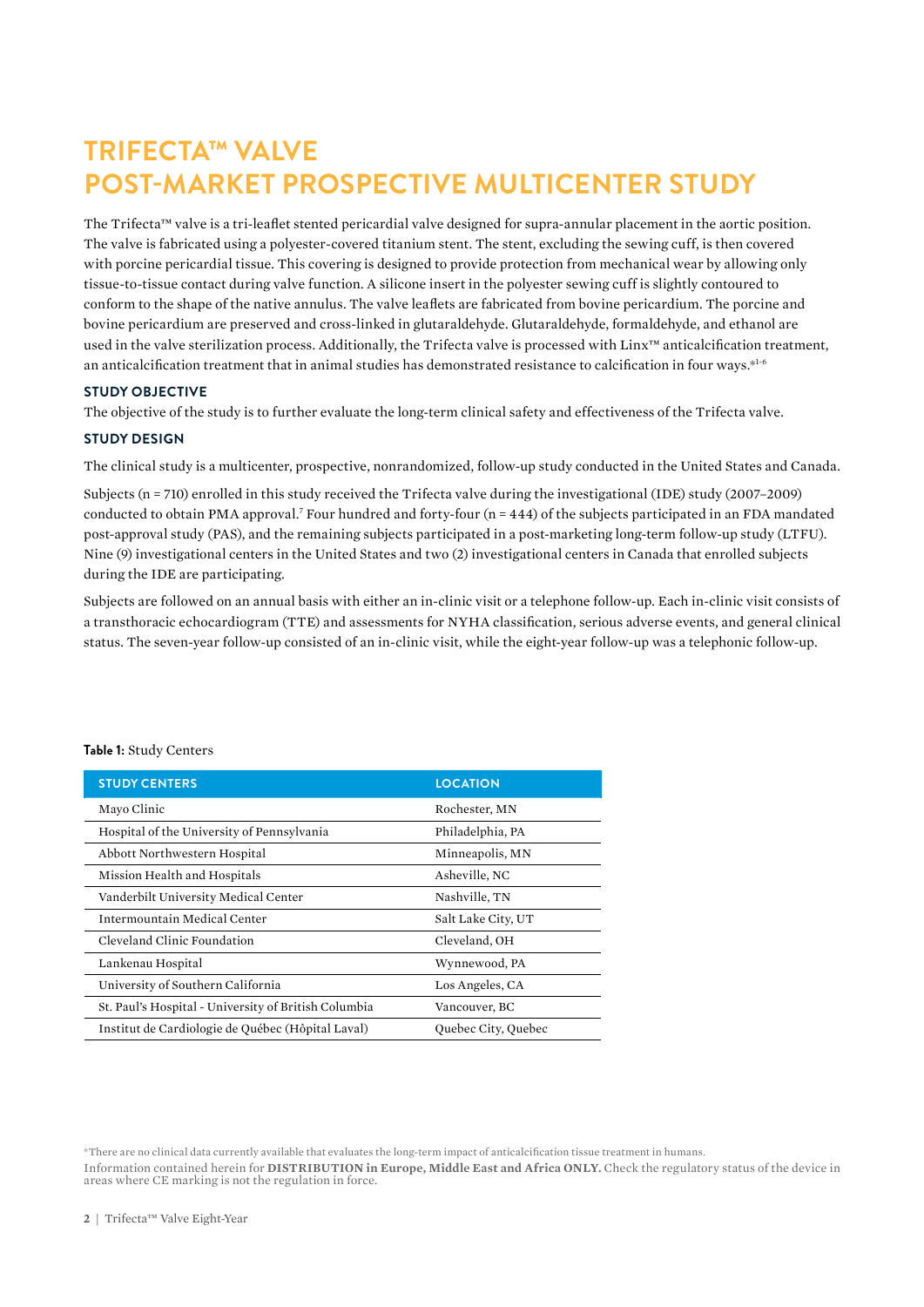# **SUMMARY OF SUBJECT DEMOGRAPHICS7**

The subject population in this study had the following characteristics:

- 471 subjects (66%) were male and 239 subjects (34%) were female
- Mean age was 72.4 years  $(\pm 9.3)$ ; age range was 33-95 years
- Prior to implantation, 5.4% were NYHA functional class I, 43.8% class II, 46.8% class III and 4.1% class IV

### **Figure 1:** Distribution of Valve Sizes



• The most common size implanted was 23 mm (33.1%)

## **FOLLOW-UP DATA AND CLINICAL RESULTS**



**Figure 2:** NYHA Over Time

• Preoperatively 50.9% of subjects were in NYHA Class III or IV. At one-year postoperatively, 99.2% were NYHA Class I or II. At seven years postoperatively, 97.7% were NYHA Class I or II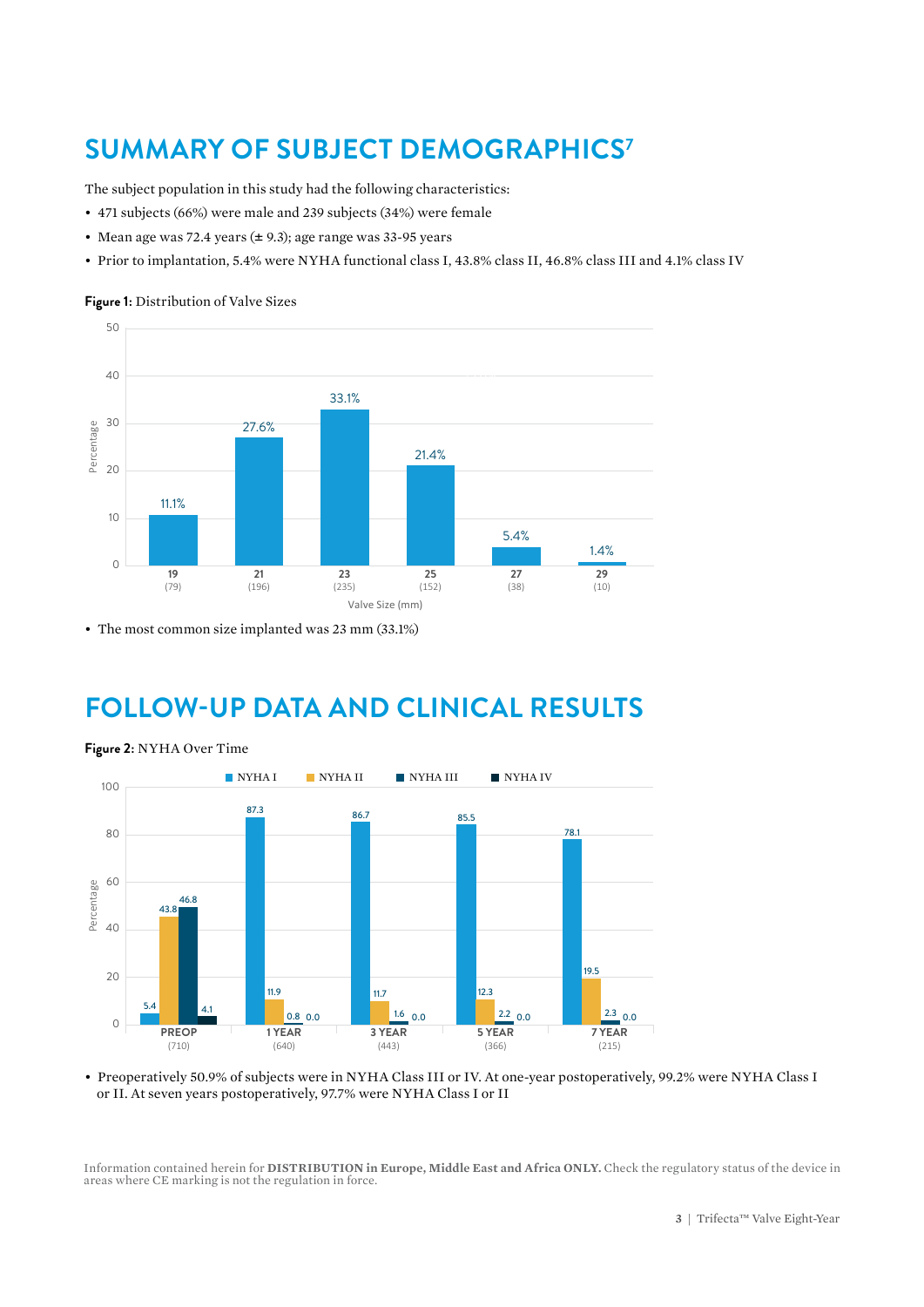# **HEMODYNAMIC DATA**

The following average hemodynamic parameters were evaluated by valve size: mean gradient, effective orifice area (EOA), effective orifice area indexed (EOAI) (see Figures 3-6). Average mean gradient and aortic regurgitation for all valve sizes over time are shown in Figures 3 and 7, respectively. All echocardiograms were evaluated at an independent core laboratory to minimize interobserver variability and ensure a standard of quality interpretation.





• Average mean gradients across all valve sizes was 12.3 mmHg at seven years postoperatively



**Figure 4:** Average Mean Gradient by Valve Size

• Average mean gradient for 19 mm valve size was 16.9 mmHg at seven years postoperatively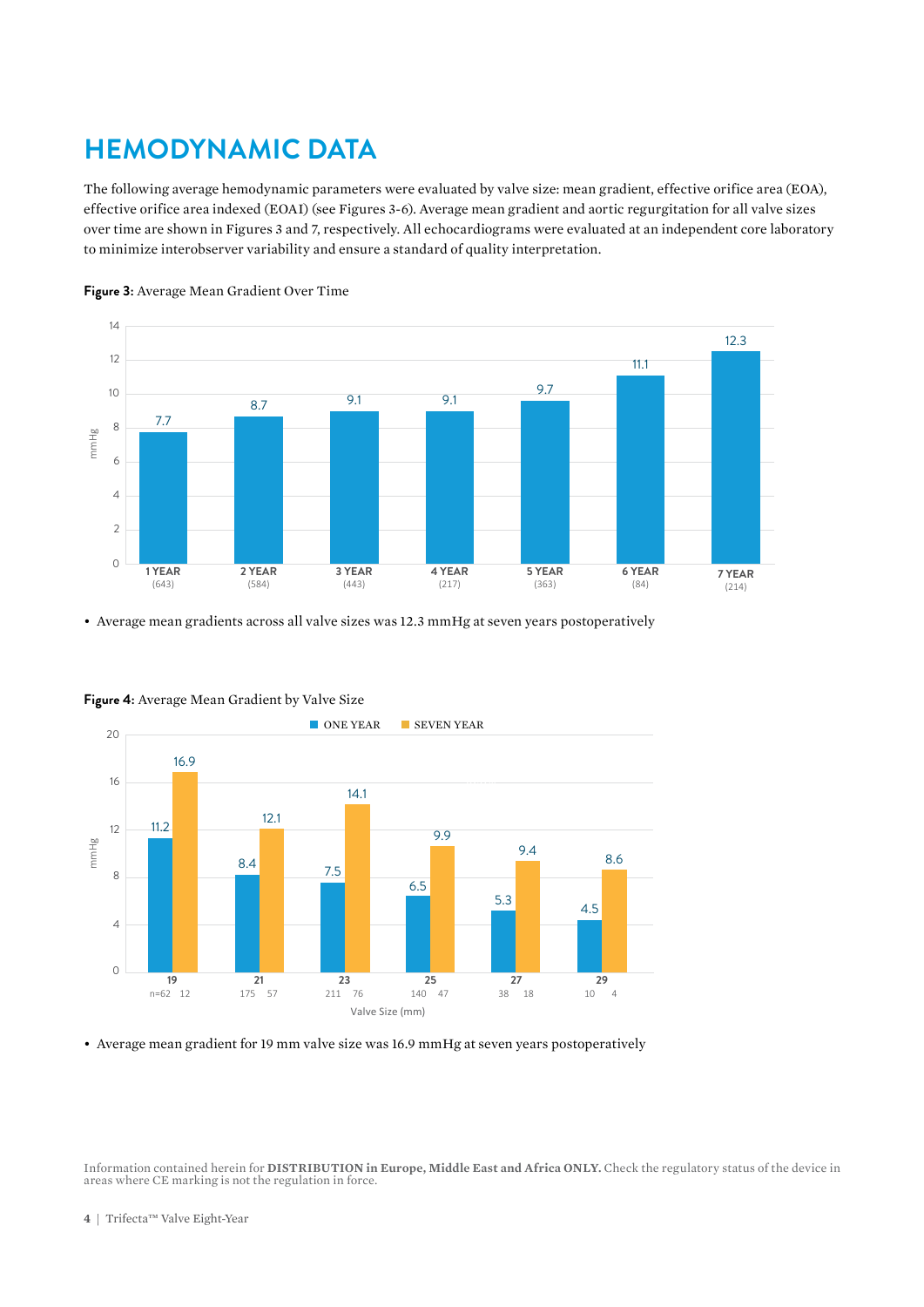



• Large effective orifice areas across all valve sizes reduce the risk of prosthesis-patient mismatch



**Figure 6:** Average Effective Orifice Area Index by Valve Size

• Average EOAI across all valves sizes at one year = 0.88 cm<sup>2</sup>/m<sup>2</sup> and at seven years = 0.79 cm<sup>2</sup>/m<sup>2</sup>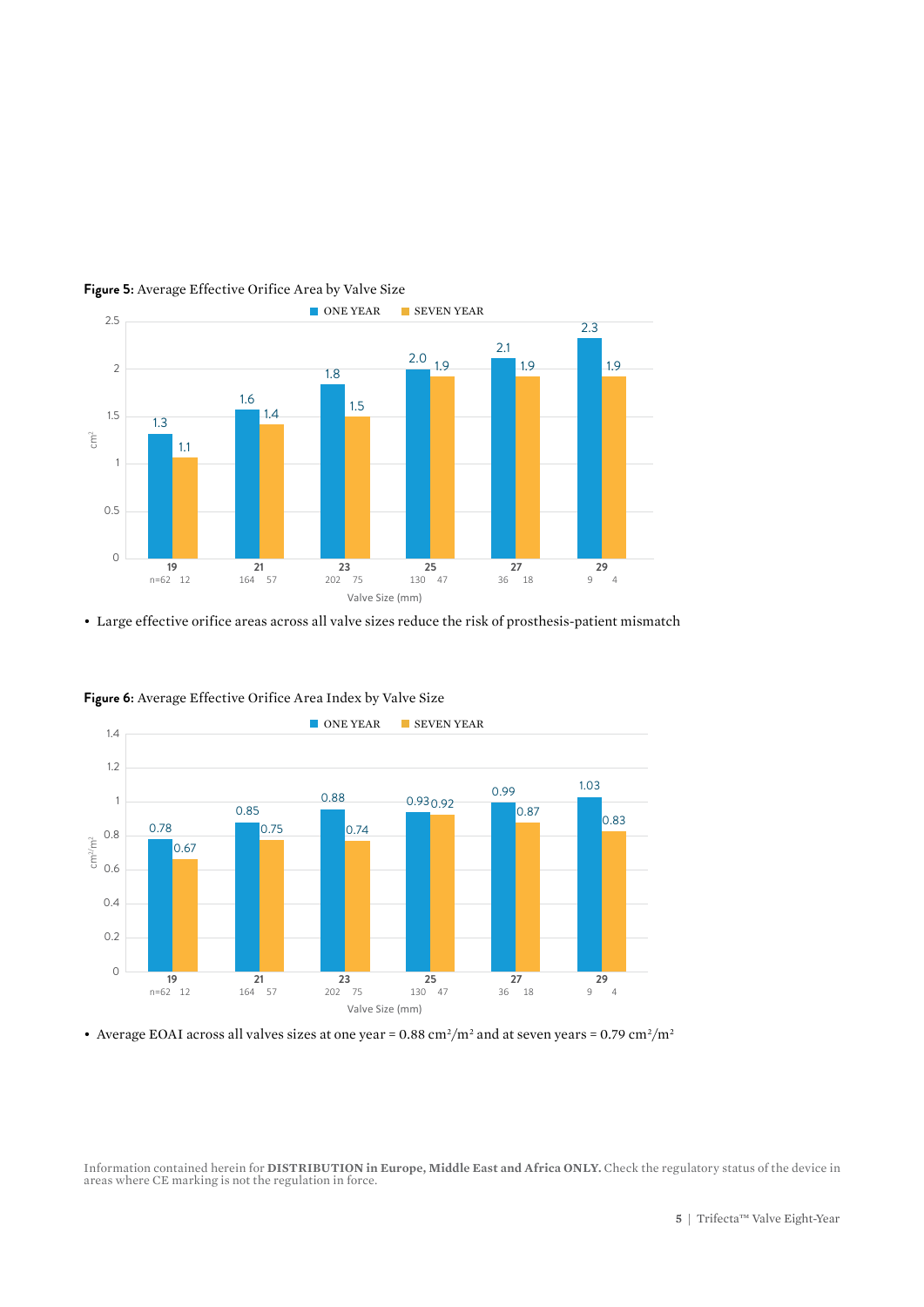## **AORTIC REGURGITATION**

The following chart presents the total aortic valve regurgitation over time for all valve sizes.



**Figure 7:** Aortic Regurgitation Over Time

• 93.5% of subjects were without moderate-to-severe valvular regurgitation at seven years

### **KAPLAN-MEIER ANALYSES**

Figures 8-15 present the Kaplan-Meier analyses for structural valve deterioration, nonstructural valve dysfunction, paravalvular leak, reoperation and mortality. The 95% confidence interval is indicated by the dashed lines, and the number of subjects at risk for each interval is shown at the bottom. Cumulative percent freedom from the event at eight years is indicated on each graph.

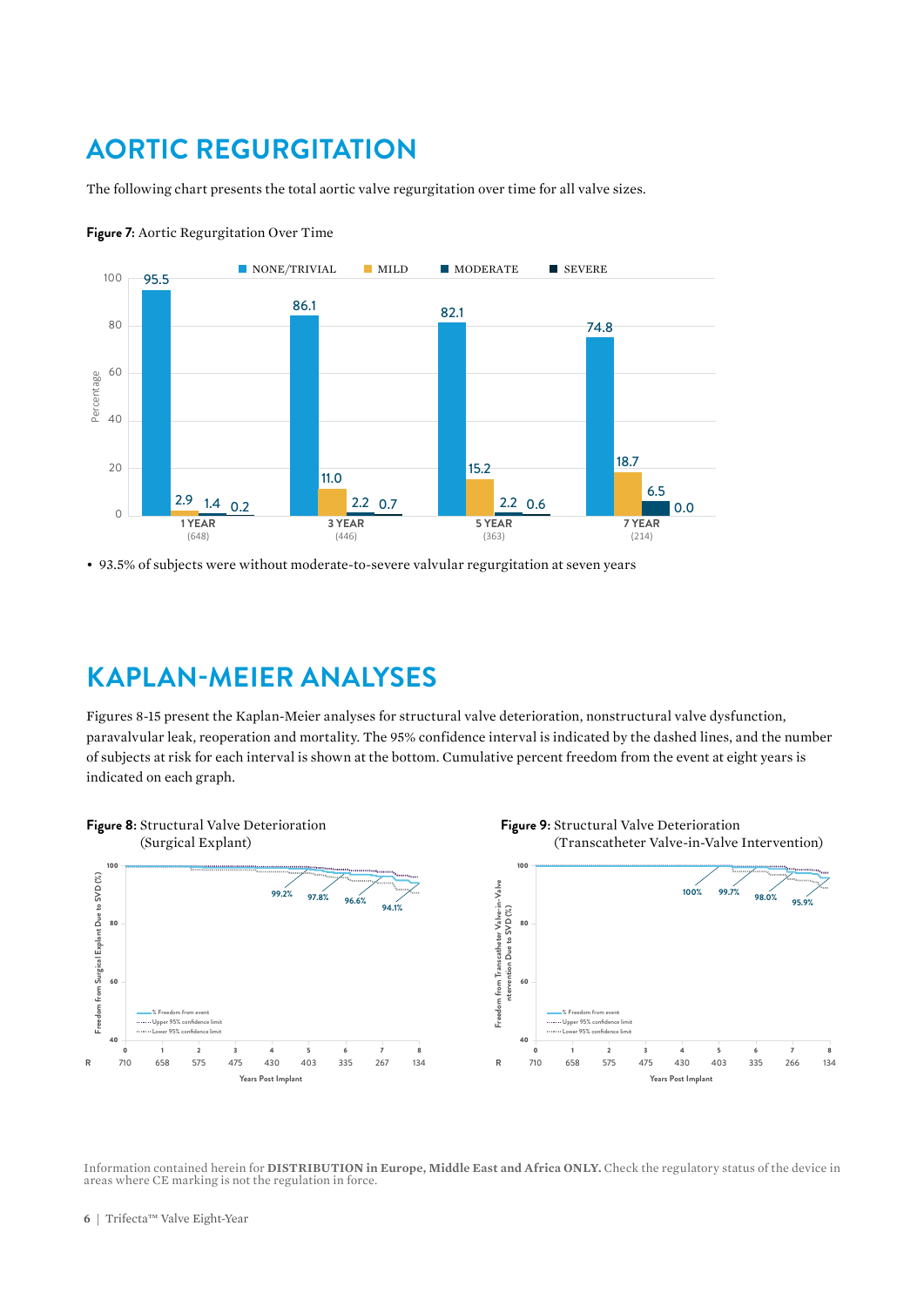

**Figure 11:** Nonstructural Valve Dysfunction





**Figure 12:** Paravalvular Leak **Figure 13:** Reoperation



(Surgical Explant or Transcatheter Valve-in-Valve Intervention)





**Figure 14:** Valve-related Mortality

Information contained herein for **DISTRIBUTION in Europe, Middle East and Africa ONLY.** Check the regulatory status of the device in areas where CE marking is not the regulation in force.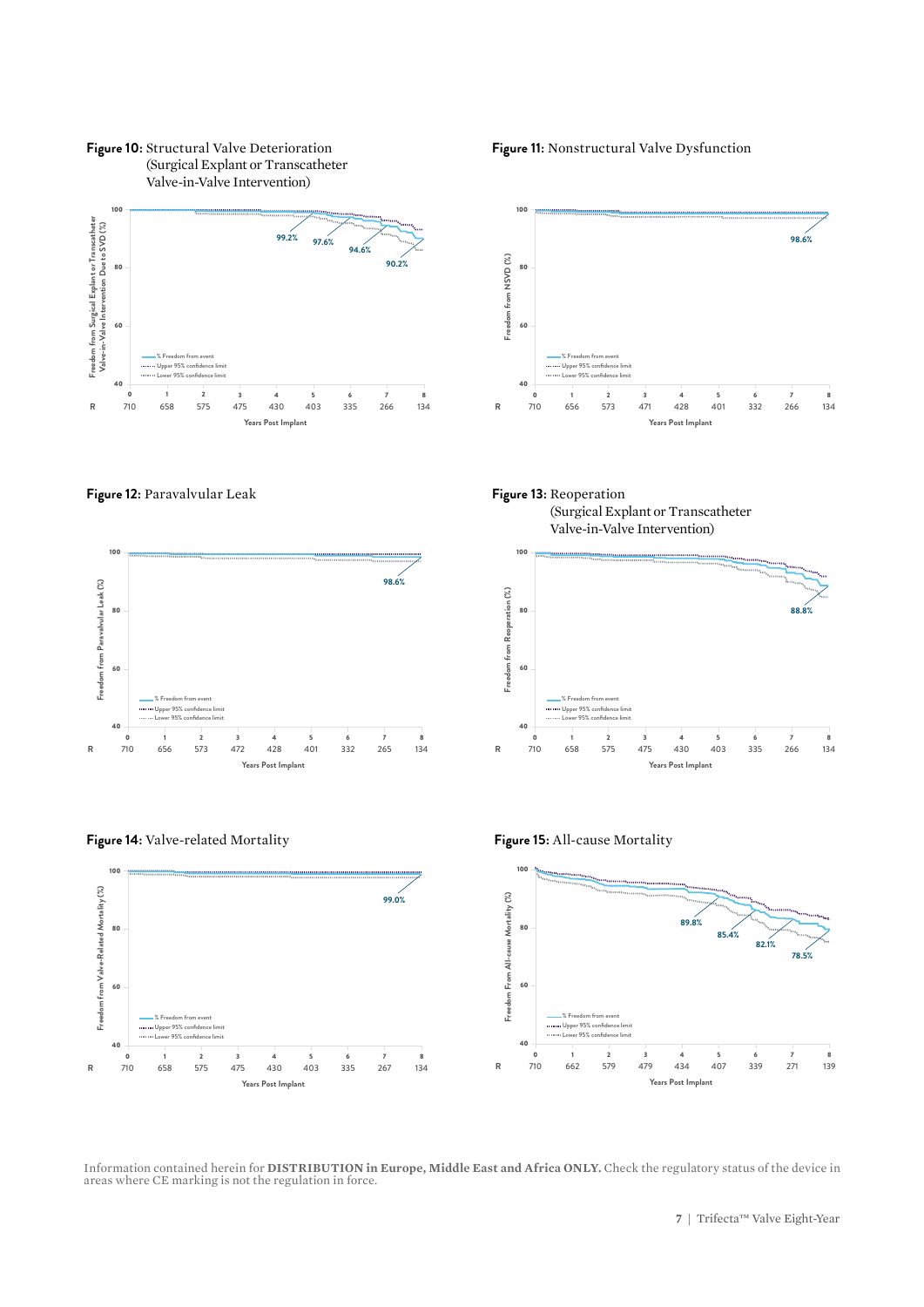# **SUMMARY OF ADVERSE EVENTS**

Early and late rates for serious adverse events are presented in Table 2. Early rates are presented as simple percentages, and rates for late events as percent per late patient-years of follow-up (%/Lt Pt-yr). No unanticipated device effects were reported.

|                              | <b>EARLY RATE</b><br>(≤ 30 days) |                  | <b>LATE RATE</b><br>(≥ 31 days)<br>(%/Lt Pt-yrs = 3502.2) |            |
|------------------------------|----------------------------------|------------------|-----------------------------------------------------------|------------|
|                              | <b>EVENTS</b>                    | $\frac{9}{6}$ ** | <b>EVENTS</b>                                             | %/Lt Pt-yr |
| Embolism                     | 20                               | 2.8              | 31                                                        | 0.89       |
| Neurologic                   | 18                               | 2.5              | 28                                                        | 0.80       |
| <b>TIA</b>                   | $\overline{2}$                   | 0.3              | 15                                                        | 0.43       |
| <b>RIND</b>                  | 10                               | 1.4              | 3                                                         | 0.09       |
| Stroke                       | 6                                | 0.8              | 10                                                        | 0.29       |
| Systemic                     | $\overline{2}$                   | 0.3              | 1                                                         | 0.03       |
| Thrombosis                   | 0                                | 0.0              | 1                                                         | 0.03       |
| Major Bleed                  | 52                               | 7.3              | 57                                                        | 1.63       |
| Endocarditis                 | 0                                | 0.0              | 8                                                         | 0.23       |
| Structural<br>Deterioration  | $\overline{0}$                   | 0.0              | 36                                                        | 1.03       |
| Nonstructural<br>Dysfunction | 1                                | 0.1              | 7                                                         | 0.20       |
| Parayalyular Leak            | $\mathbf{1}$                     | 0.1              | 6                                                         | 0.17       |
| Reoperation                  | 1                                | 0.1              | 38                                                        | 1.09       |
| Explant due to SVD           | $\Omega$                         | 0.0              | 19                                                        | 0.54       |
| ViV due to SVD               | $\Omega$                         | 0.0              | 11                                                        | 0.31       |
| Mortality                    | 11                               | 1.5              | 91                                                        | 2.60       |
| Valve-related                | 1                                | 0.1              | 5                                                         | 0.14       |

**Table 2:** Early and Late Adverse Event Rates

#### \*\*The early adverse rate (%) is calculated as the number of early events divided by post-implant the total number of subjects, times 100.

### **SUMMARY**

Outcomes from the Trifecta™ valve post-market prospective, multicenter study (n=710) demonstrate that the Trifecta valve has excellent hemodynamic performance and remarkable survival:

- 99.0% freedom from valve-related mortality at 8-years post-implant
- 78.5% freedom from all-cause mortality at 8-years post-implant
- Average mean gradient across all valve sizes = 12.3 mmHg, and the average effective orifice area index across all sizes =  $0.79 \text{ cm}^2/\text{m}^2$  at 7 years post-implant
- 93.5% of subjects were without moderate-to-severe valvular regurgitation at 7 years post implant
- 97.7% of subjects were NYHA Class I or II at 7 years post-implant

Subjects with SVD were managed with either a surgical explant, or a transcatheter valve-in-valve (ViV) intervention. The Trifecta valve has a low rate of SVD:

- 94.1%. freedom from surgical explant due to SVD at 8-years post-implant
- 90.2% freedom from surgical explant or transcatheter valve-in-valve intervention due to SVD at 8-years